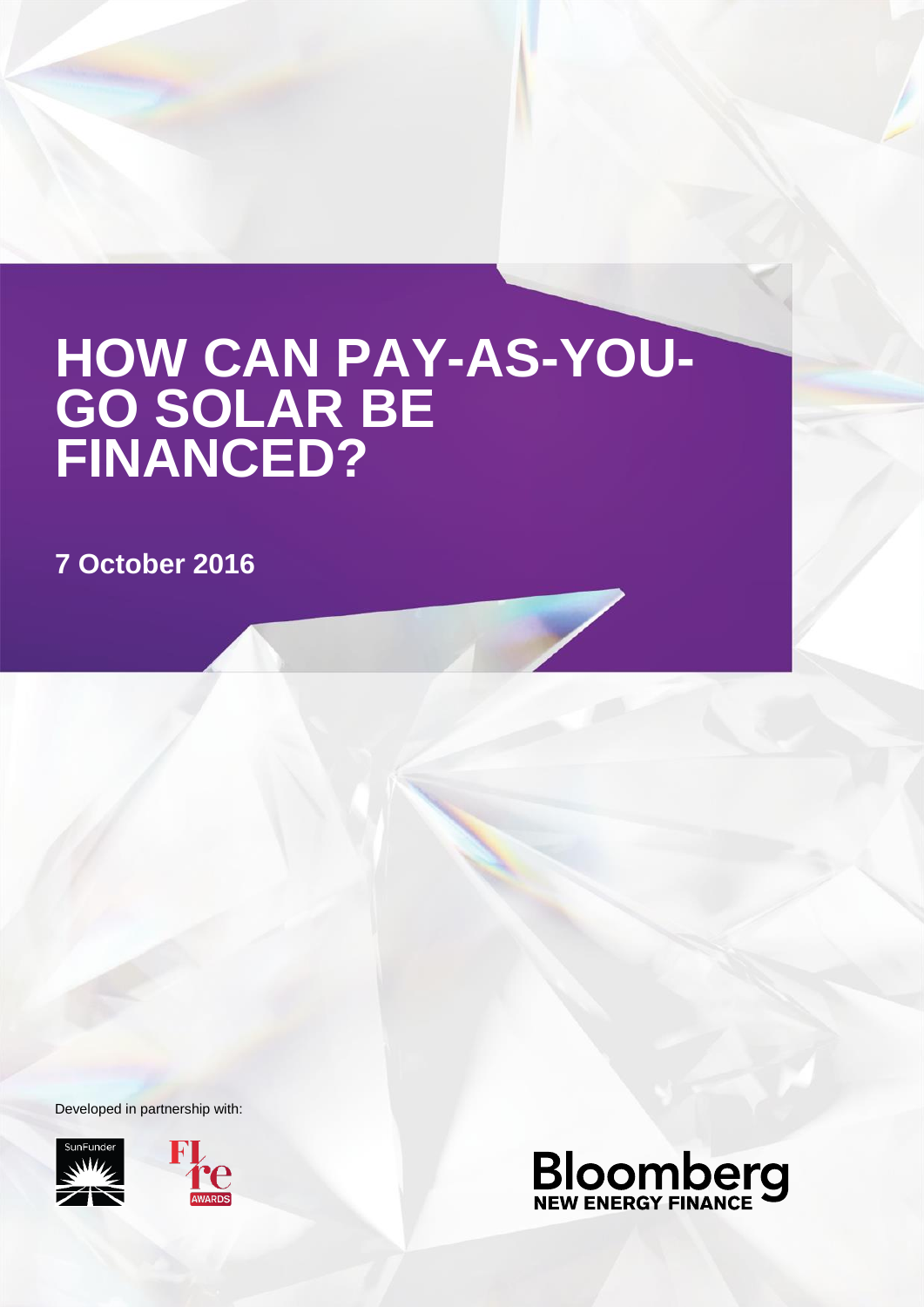This report is published by Bloomberg New Energy Finance and reflects the authors' current judgment on the advantages and risks of solar home system financing in emerging markets.

#### **Authors and contributors**

| Itamar Orlandi | <b>Bloomberg New Energy Finance</b> |
|----------------|-------------------------------------|
| Angus McCrone  | <b>Bloomberg New Energy Finance</b> |
| David Battley  | SunFunder                           |
| Nico Tyabji    | SunFunder                           |
| James Falzon   | <b>Fire Awards Secretariat</b>      |
| Anna Lerner    | World Bank Group                    |

An initiative led by the World Bank Group in partnership with the Global Off-Grid Lighting Association (GOGLA) has over the last year worked to establish industry-wide key performance indicators (KPIs) for solar home system operators. This initiative has won a Fire Award and subsequently received support from a working group of energy and finance experts and Fire Secretariat analytical staff. We would like to thank the members of this group for their insight and expertise that informed this paper.

#### **DEVELOPED IN PARTNERSHIP WITH:**



#### **ABOUT FIRE AWARDS**

The [Fire Awards](http://www.financeforresilience.com/) accelerate powerful, early-stage pilots and businesses that can unlock finance for clean energy and green growth. The awards focus on initiatives that are already "on fire" – and need business development support to achieve impact at scale. The Fire Awards are presented by the [Global Innovation Lab for Climate Finance](http://climatefinancelab.org/)**.**

#### **ABOUT SUNFUNDER**

SunFunder is a solar energy finance business based in the US and Tanzania with a mission to unlock capital for solar energy projects in emerging economies. Since 2013, SunFunder has made over 80 loans to 30 companies in Africa and Asia, directly improving energy access for over 2.5m people. SunFunder has historically raised capital through private debt offerings and in 2016 closed its first structured fund, the \$50m Beyond The Grid Solar Fund.

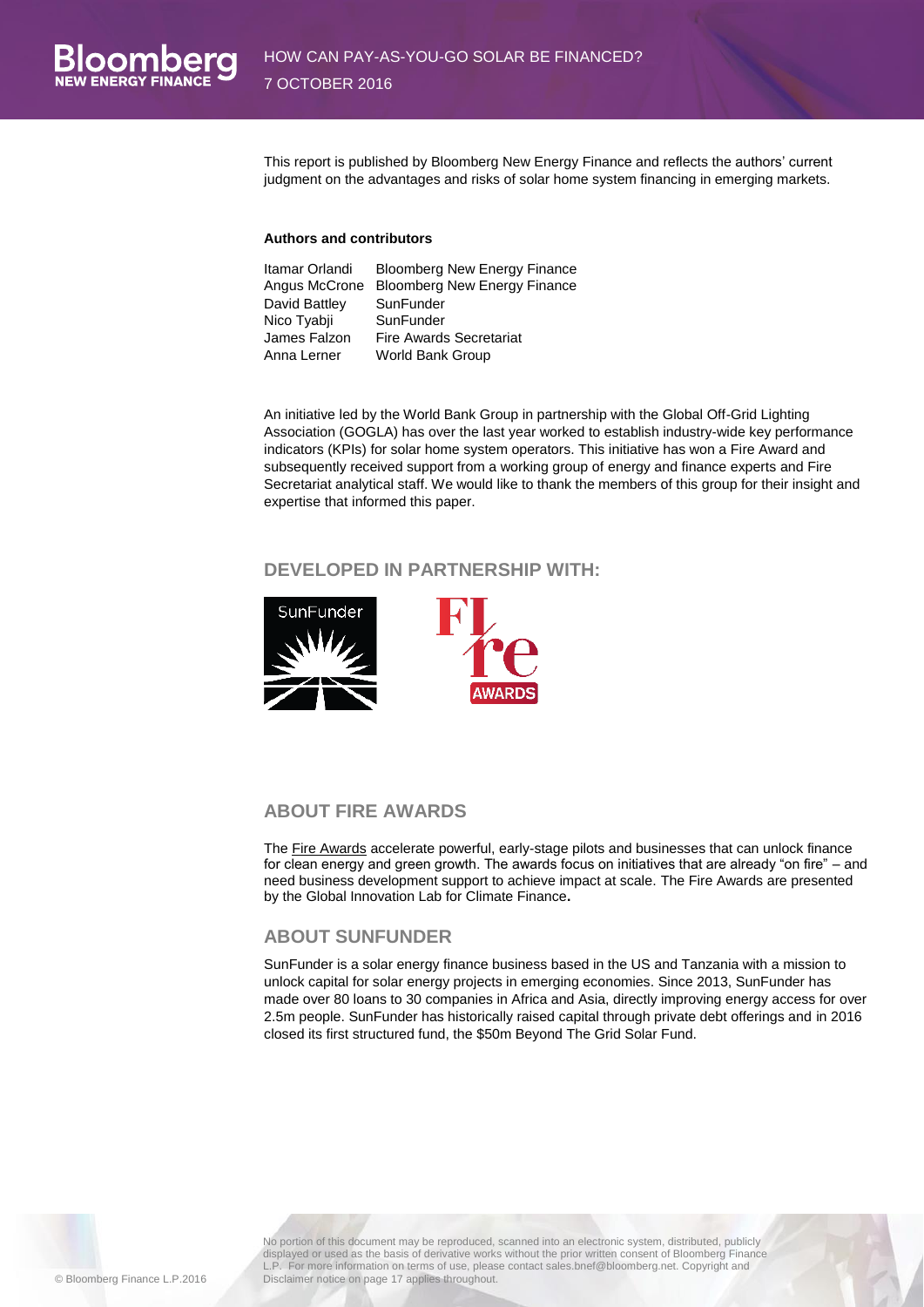# **CONTENTS**

| <b>SECTION 2.</b>       |                                                              |                                                                                                                                                                               |  |
|-------------------------|--------------------------------------------------------------|-------------------------------------------------------------------------------------------------------------------------------------------------------------------------------|--|
| <b>SECTION 3.</b>       | 3.1.                                                         | WHAT IS PAY-AS-YOU-GO SOLAR? 22                                                                                                                                               |  |
| <b>SECTION 4.</b>       | 4.1.<br>4.2.<br>4.3.                                         | STRUCTURING OFF-GRID SOLAR FINANCE ___________ 4                                                                                                                              |  |
| <b>SECTION 5.</b>       | 5.1.<br>5.2.<br>5.3.<br>5.4.<br>5.5.<br>5.6.<br>5.7.<br>5.8. | MEASURING AND MITIGATING RISKS IN PAY-AS-YOU-GO                                                                                                                               |  |
| <b>SECTION 6.</b>       |                                                              | HARMONISED PERFORMANCE METRICS FOR THE<br>DISTRIBUTED SOLAR INDUSTRY ______________________ 12                                                                                |  |
|                         |                                                              |                                                                                                                                                                               |  |
| <b>TABLE OF FIGURES</b> |                                                              | Figure 2: Financing needs across an off-grid solar start-up development cycle 3<br>$\frac{1}{2}$ Cookflows through a special purpose variate for pay as you go off grid solar |  |

Figure 3: Cashflows through a special purpose vehicle for pay-as-you-go off-grid solar (sample structure) ............................................................................................. 5

### TABLE OF TABLES

Table 1: List of preliminary key performance indicators currently undergoing testing......... 12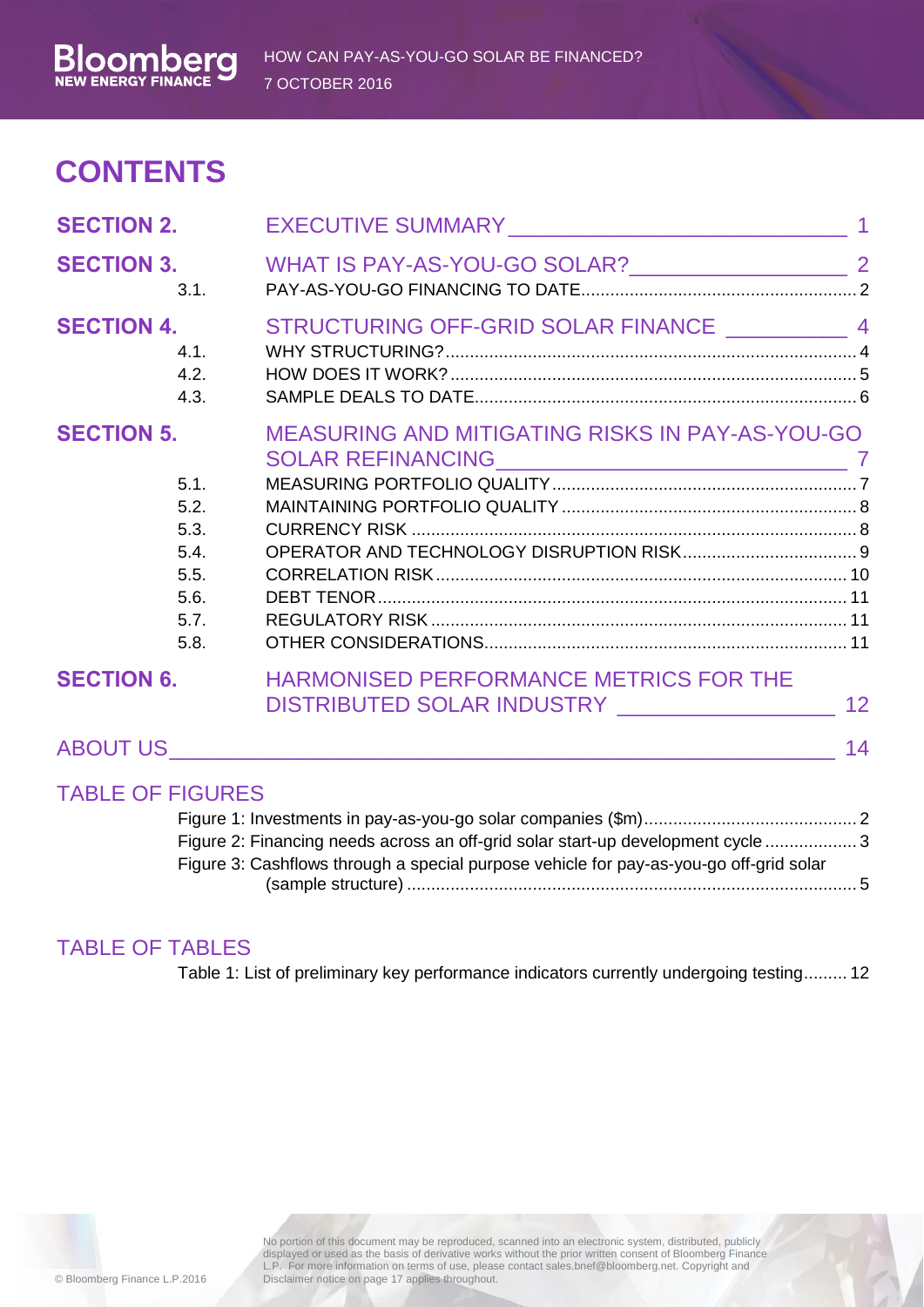# **SECTION 2. EXECUTIVE SUMMARY**

combe

<span id="page-3-0"></span>Pay-as-you-go solar companies are the start-up community's proposed answer to the challenge of 1.2bn people living outside the reach of the electricity grid. To scale, they need debt capital. Lots of it. Some operators are creating structured finance products to cut costs and address more potential investors.

- Pay-as-you-go solar companies retail solar home systems to power basic appliances, primarily in East and West Africa. The systems are sold against a small upfront payment and regular 'top-ups', usually sent via low-cost mobile money services. The leading companies, including M-Kopa, Off-Grid Electric, d.Light, BBOXX, Nova Lumos and Mobisol, have raised more than \$360m and serve about 700,000 customers – a microscopic fraction of the addressable market.
- After several years of early pilots, a number of these companies have now reached the stage at which they are seeking triple-digit million dollar amounts in debt capital to finance an accelerated roll-out of their services. Asset-backed debt vehicles are the primary candidate for this. But companies face the challenge of raising debt for an unproven industry and serving customers without a formal credit history.
- Many risks inherent in pay-as-you-go refinancing are far more pronounced than in conventional asset backed securities. These include currency risks, different tenor expectations and correlation risks arising from end-customers clustered in particular regions.
- Sector-wide harmonised portfolio performance metrics for pay-as-you-go companies, such as those currently developed under a World Bank-led initiative, make possible a structured assessment of some of the largest risks. This will reduce transaction costs for investors assessing structured deals in the sector.
- These metrics are currently being tested, in parallel to the first structured deals in the pay-asyou-go sector that were agreed earlier in 2016. If successful, such financial vehicles can scale quickly – residential solar securitisation in the US rose from \$53m to \$803m in two years.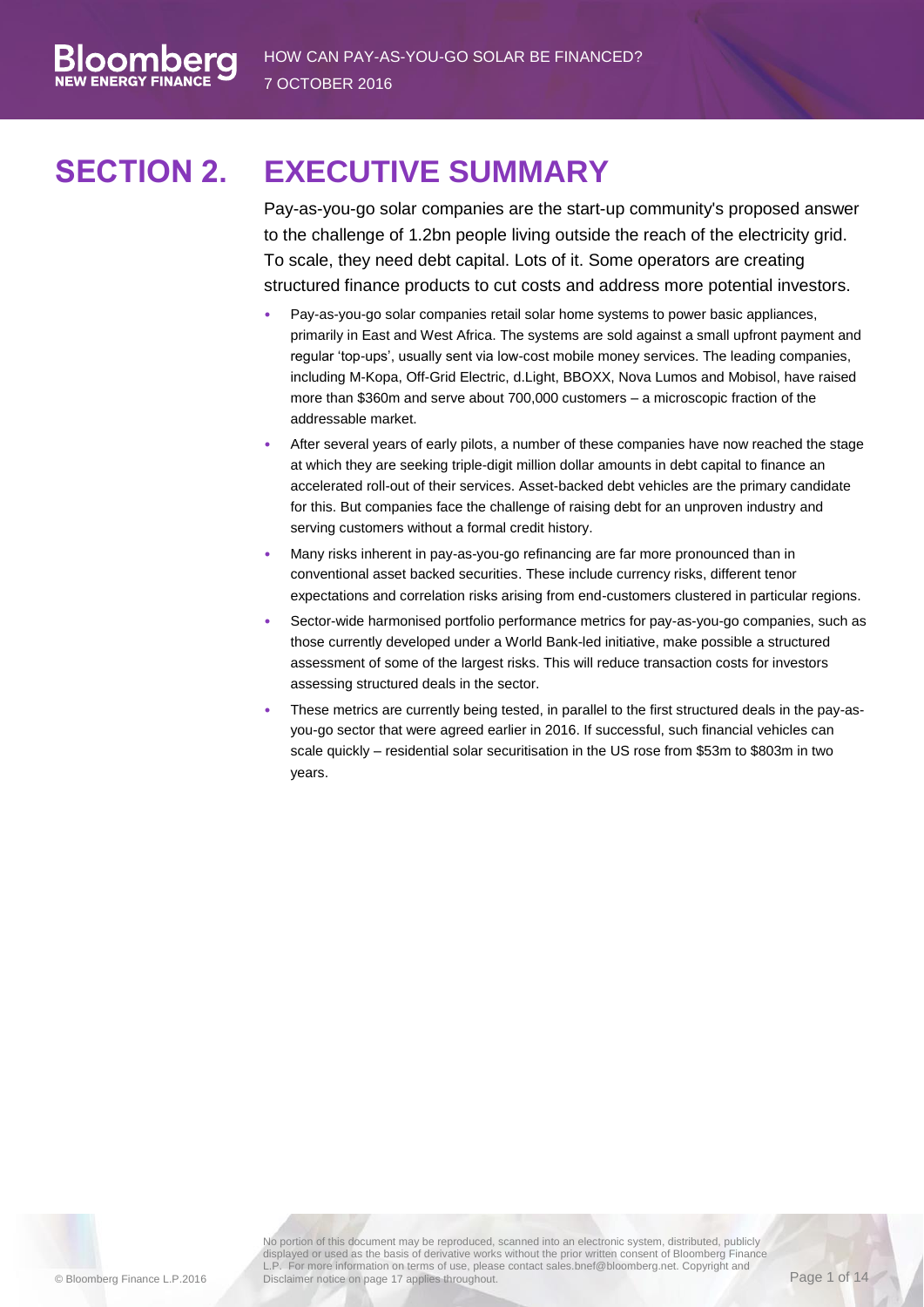# **SECTION 3. WHAT IS PAY-AS-YOU-GO SOLAR?**

<span id="page-4-0"></span>**Some 1.2bn people are living without access to the power grid**, with hundreds of millions more suffering from inadequate grid connections that fail for hours every day. While many of these are poor, an estimated 40-50m households falling into this category have a household income of \$4,000-18,000 per year – enough to constitute a significant market opportunity.

**Distributed energy options such as solar and batteries can provide these people with a readily available and competitive alternative.** They are now cheaper than most stop-gap technologies when considering life-cycle costs. They can be purchased by individual households and businesses, offering a readily-available alternative to national electrification programmes often marred by delays.

Such solar home systems cost around \$150-200 per household for the most common configurations – a figure most potential customers cannot or do not want to pay in one instalment.

**Several start-ups have begun to combine sales of such systems with consumer loans**, often managed via low-cost mobile payments. Altogether, these companies have sold almost 700,000 units. Their success with investors has been partly fuelled by the promise of leapfrogging the centralised power system towards a distributed, digital, consumer-centric system. The latter would generate vast amounts of data and prepare the market for more powerful appliances, consumer payments and even more traditional banking services.

**But pay-as-you-go solar business models are hungry for capital to meet demand for their product**. To make a dent in the number of under-served households will require billions of dollars of debt capital – and that will mean tapping the capital markets.

### **3.1. PAY-AS-YOU-GO FINANCING TO DATE**

<span id="page-4-1"></span>Investments in the off-grid solar industry have accelerated rapidly since 2013. The industry has attracted financing of more than \$360m over the past five years, with more than half of that amount in 2015 alone (see [Figure 1\)](#page-4-2).

#### <span id="page-4-2"></span>**Figure 1: Investments in pay-as-you-go solar companies (\$m)**



*Source: Bloomberg New Energy Finance. Note: 2016 figures as of 30 September 2016.*

Companies' financing requirements change dramatically as they mature, both in terms of scale and type. This is illustrated i[n Figure 2](#page-5-0) below. At the **seed stage,** firms look for amounts up to \$1m, typically equity from the founder and angel investors, or grants. In the **early stage,** firms typically seek to raise \$3-5m, primarily in equity. In the **expansion stage,** firms have historically sought to raise \$10-20m, often through a combination of equity and debt. Pay-as-you-go operators M-Kopa, Off-Grid Electric, d.Light, BBOXX, Nova Lumos, Fenix International and Mobisol have all announced at least one transaction larger than \$10m already.

No portion of this document may be reproduced, scanned into an electronic system, distributed, publicly displayed or used as the basis of derivative works without the prior written consent of Bloomberg Finance L.P. For more information on terms of use, please contact sales.bnef@bloomberg.net. Copyright and Disclaimer notice on page 17 applies throughout. Concentration of the concentration of the Page 2 of 14

oombe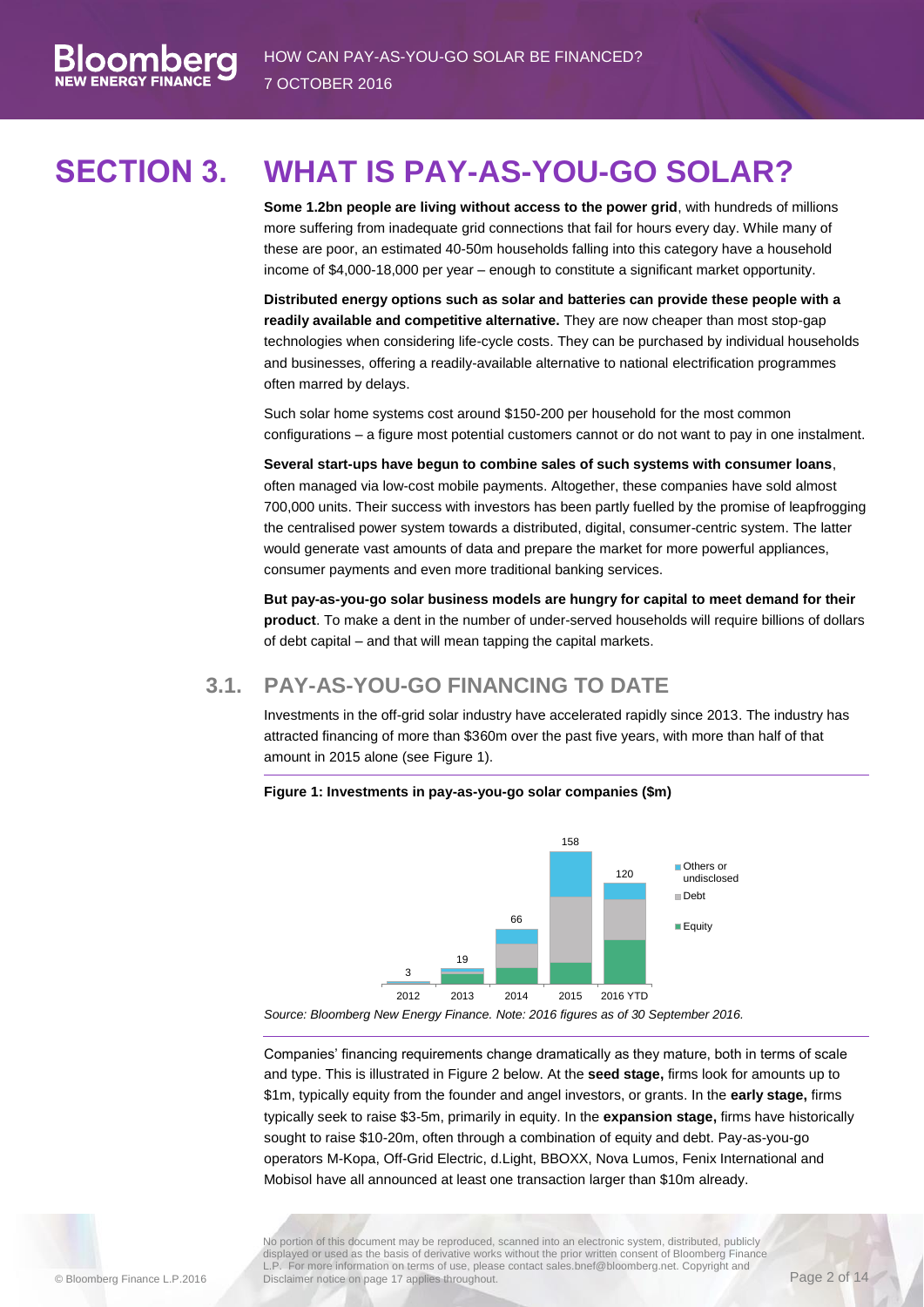In the **scale-up / mezzanine stage**, which the first cohort of pay-as-you-go companies are approaching, the financing requirements change dramatically. This is when the firm's operations have proven that they work at scale with several tens of thousands of customers, and companies seek to expand their model. Financing this expansion requires debt capital. Several pay-as-yougo companies have reported financing requirements of \$50-100m or more to achieve their business plans over a period of 2-3 years. None has yet announced a single transaction crossing this threshold. Deals of this size will likely require a different level of complexity and sophistication than the balance-sheet debt that dominated in the past.



<span id="page-5-0"></span>

No portion of this document may be reproduced, scanned into an electronic system, distributed, publicly displayed or used as the basis of derivative works without the prior written consent of Bloomberg Finance L.P. For more information on terms of use, please contact sales.bnef@bloomberg.net. Copyright and Disclaimer notice on page 17 applies throughout. Disclaimer substitute throughout Page 3 of 14

oombero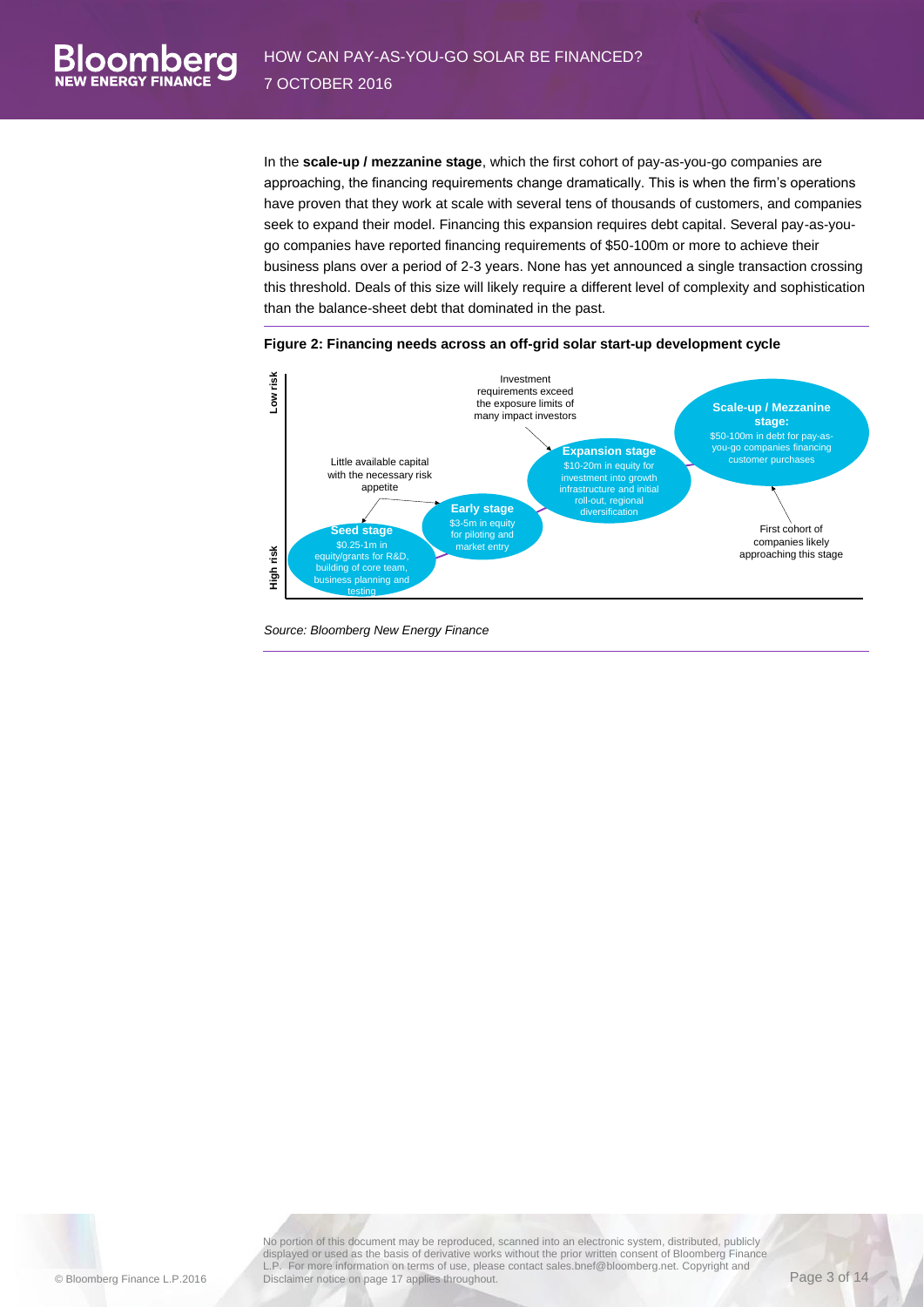# **SECTION 4. STRUCTURING OFF-GRID SOLAR FINANCE**

#### <span id="page-6-0"></span>**4.1. WHY STRUCTURING?**

<span id="page-6-1"></span>Some pay-as-you-go companies already have secured, or are attempting to raise, structured debt – in an attempt to take consumer receivables off their balance sheets and imitate a common way of refinancing consumer debt in other industries such as mortgages, credit cards and car loans. The ultimate aim of structured debt is to provide increased volumes of lower-cost capital than is possible with on-balance sheet lending. Structured financing could therefore increase the amount of capital that is made available to pay-as-you-go solar companies and help them reach a larger share of the population without a grid connection at home. Structured debt, through which consumer-finance receivables would be bundled into a special-purpose vehicle, could lead to several advantages for the market:

- **For pay-as-you-go companies:** Cheaper debt means companies can offer their customers a more competitive service. Getting debt off corporate balance sheets and into a specialpurpose vehicle also reduces the risk of creating overleveraged companies that could become vulnerable if a specific part of their portfolio underperforms and defaults (for instance due to a natural disaster). These issues may not yet be urgent for many companies, but are likely to increase in importance as the business model matures.
- **For investors:** Special-purpose vehicles can simplify and lower the risk profile for investors, while off-balance sheet debt could ultimately be commoditised by securitisation or syndication, making possible the creation of a secondary market. This would increase liquidity, giving investors more confidence about being able to exit a position, and would enable risk-sharing with other parties, possibly making it easier for commercial investors with deeper pockets to participate in the market.
- **For consumers:** Mainstream special-purpose vehicle structures are expected to reduce borrowing costs because they separate the risks associated with the receivables from those associated with the originator of the debt.

#### **Background: solar securitisation in developed economies**

The 2008 crisis has left investors wary of committing funds to 'exotic' debt instruments relying on unsecured cash flows, in particular from those with bad or unproven credit.

Despite these concerns, nearly all of the leading US solar installers have explored ways to securitise the cashflows associated with residential solar leases, power purchase agreements and loans. Total issuance of solar asset-backed securities (ABS) has grown from \$54m from one SolarCity issue in 2013, to a total of \$803m of outstanding bonds today.

The residential solar leasing business model has come under intense pressure in the US, as consumers have also shifted towards more direct ownership of PV – often financed by loans – as opposed to leases and PPAs. The US market has diversified in response: SolarCity sold its first solar loan-backed securitisation in the second half of 2015, followed by Spruce Finance in early 2016.

Solar securitisation in an off-grid context differs significantly in terms of average deal size, the way customers have their credit scored, and a myriad of macro-economic factors. Despite the differences, the US experience may offer a few lessons for the pay-as-you-go solar industry.

Financial structures are just one avenue to reduce product costs, and deal structuring should not take precedence over a focus on delivering affordable products and services. Residential

No portion of this document may be reproduced, scanned into an electronic system, distributed, publicly displayed or used as the basis of derivative works without the prior written consent of Bloomberg Finance L.P. For more information on terms of use, please contact sales.bnef@bloomberg.net. Copyright and Disclaimer notice on page 17 applies throughout. Concerned calculation of the property of the Page 4 of 14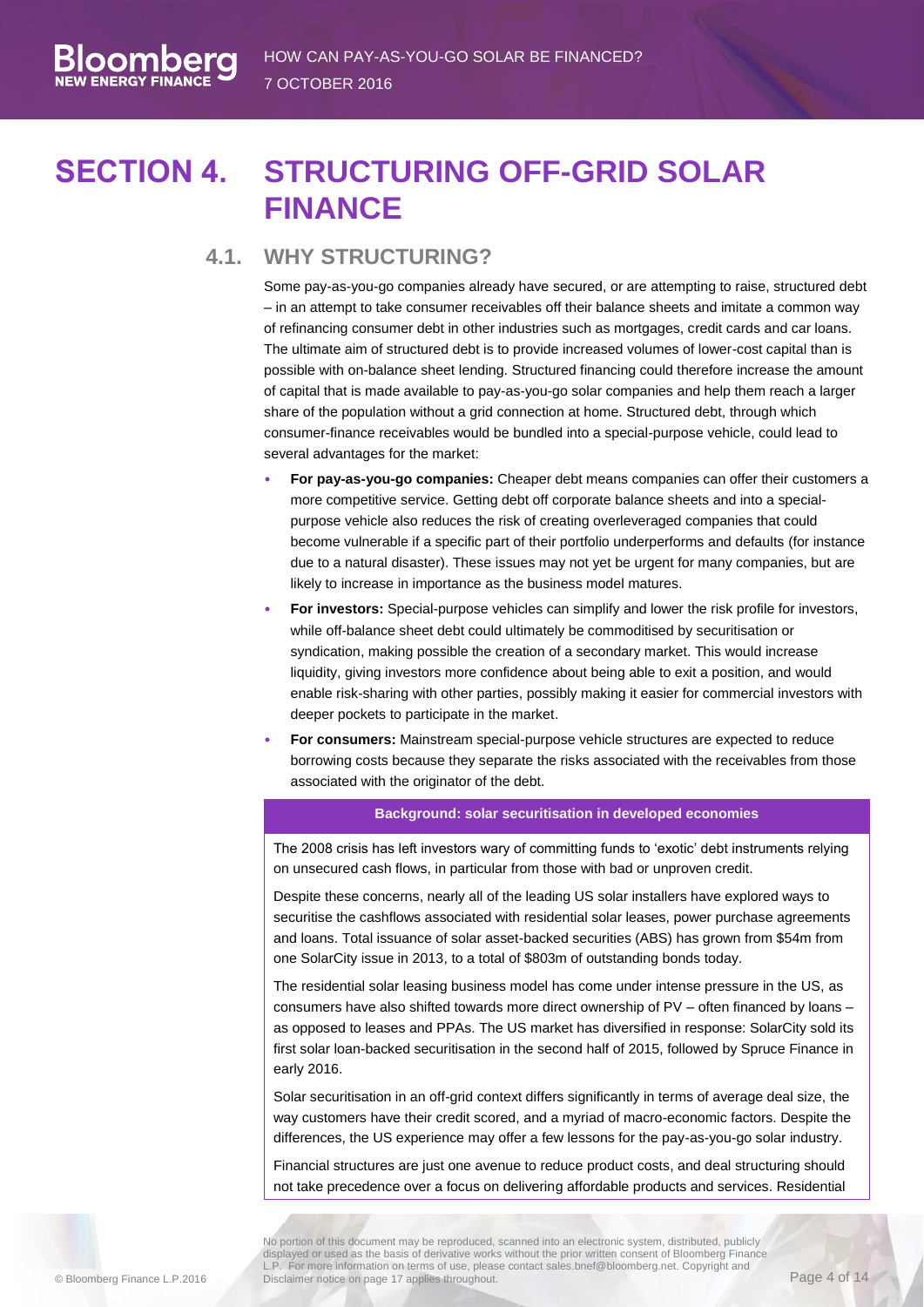solar has thrived through direct cash or bank financing in places like Germany, but also in India's off-grid sector by pioneers such as Selco. Loans were arranged through trained local banks or micro-finance institutions, which are comfortable with the technology but also understand the credit risk of the local population. The off-grid sector is changing rapidly, and it is still possible that partnerships with local banks or microfinance institutions may cut financing costs faster than would be possible by using debt from securitised receivables.

### **4.2. HOW DOES IT WORK?**

<span id="page-7-0"></span>While there are endless ways in which pay-as-you-go consumer-finance receivables can be structured into a special-purpose vehicle, the general framework is common to all of them. In a special purpose vehicle (SPV) model, the company's role in terms of the financial structure is reduced to that of an originator and servicer. The company purchases equipment from manufacturers and finds end-customers for these products, usually collecting an initial deposit or instalment. Once a customer is signed up, the company creates an accounting receivable for the future cash flows owed or expected from either the specific customer or any other customer to whom the solar kit may be redeployed (depending on whether it is a rent-to-own or energy-as-aservice model).

Simultaneously, the special-purpose vehicle is created and receives an equity injection from the company and additional cash from debt investors. If desired, concessional financiers can also take an equity or first-loss debt stake in the SPV.



#### **Figure 3: Cashflows through a special purpose vehicle for pay-as-you-go off-grid solar (sample structure)**

*Source: Bloomberg New Energy Finance*

With this cash, the SPV purchases the rights to future cash flows from the company at a discount that reflects the interest rate charged on the funds. The pay-as-you-go company is at this point no longer entitled to receive the customer payments, although it will in most cases still function as a collector of the funds. All payments are eventually channelled to the SPV, which in turn uses the proceeds to return the principal and interest owed to its debt investors. This risk can be allocated across different investment 'tranches' if desired, with tranches first in turn to take losses receiving higher interest rates. Rights to each of these tranches could then be securitised, creating a financial instrument that can be transferred easily, and therefore, in theory, be traded on a secondary market.

The pay-as-you-go company continues to serve as an operator, ensuring that customers pay and solar kits are maintained. For these services it may receive a service fee (or share of ongoing

No portion of this document may be reproduced, scanned into an electronic system, distributed, publicly displayed or used as the basis of derivative works without the prior written consent of Bloomberg Finance L.P. For more information on terms of use, please contact sales.bnef@bloomberg.net. Copyright and Disclaimer notice on page 17 applies throughout.<br>Disclaimer notice on page 17 applies throughout.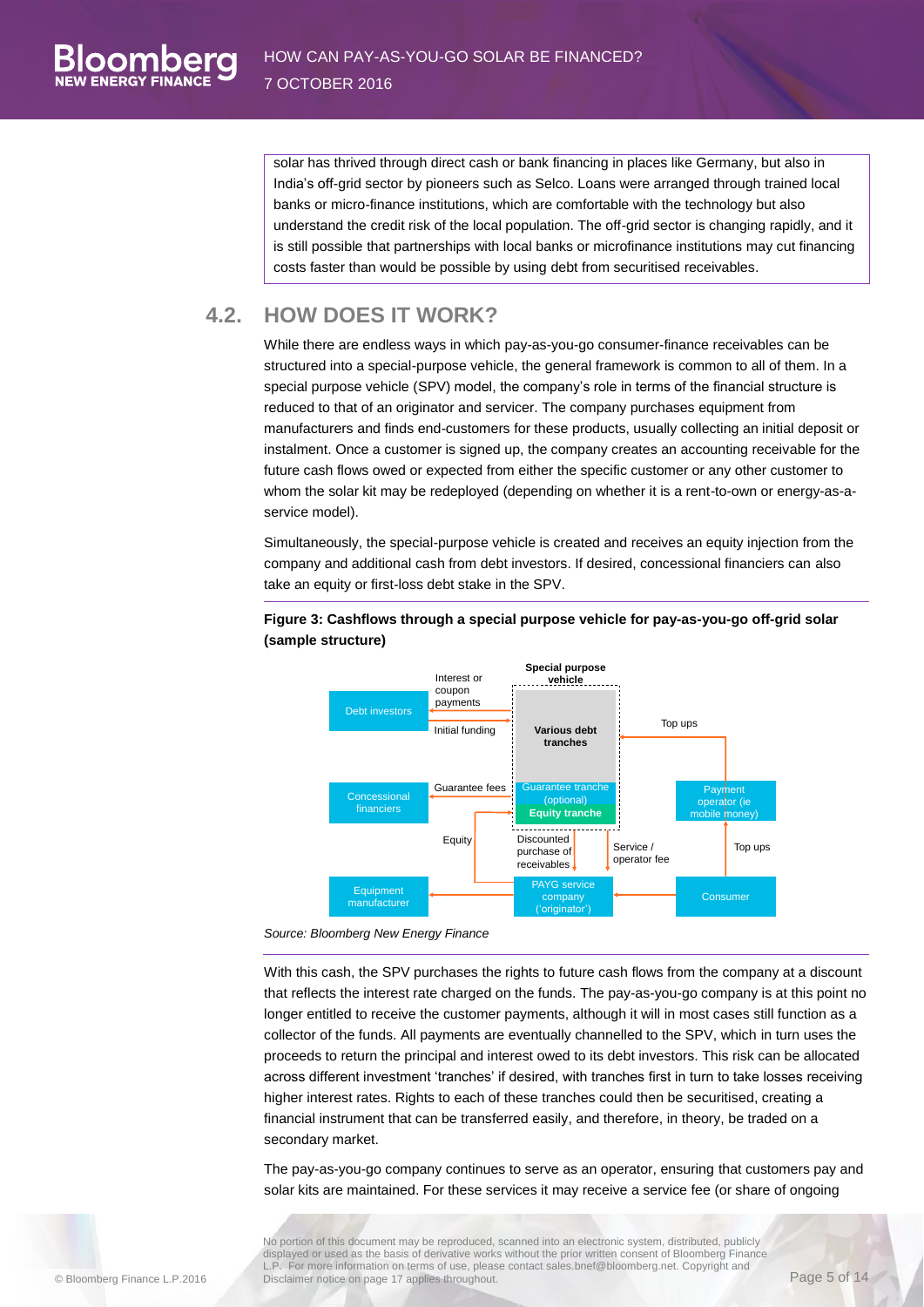payments) from the SPV, which is structured to incentivise the company to maximise customer repayments. Business models that prescribe a clearly defined payment stream to their customers are easier to re-finance than offerings that leave consumers more flexibility in the timing of their payments.

The shareholders are entitled to the residual value in the SPV (i.e. after its debt investors have been repaid). The equity contribution required from the company serves as collateral. The SPV therefore has three pricing levers (upfront price, service fee / ongoing payments and residual) and a collateral base by which it prices and mitigates the portfolio's risk.

### <span id="page-8-0"></span>**4.3. SAMPLE DEALS TO DATE**

#### **BBOXX AND OIKOCREDIT**

BBOXX, a solar home system distributor active primarily in East Africa, announced the first of several planned securitised receivables transactions in the pay-as-you-go industry, on 17 December 2015<sup>1</sup> . The round was led by Dutch impact investor Oikocredit and was made up of 2,500 customers that had already been issued with a BBOXX system, worth in total the equivalent of about \$0.5m. The note was issued in local currency with an interest rate of 21% and a maturity of 30 months, equivalent to the remaining tenor of customers' three-year contracts. This structure allowed Oikocredit to ensure that only receivables from customers with a healthy track record in the first six months were placed in the note. A 30% over-collateralisation further reduced Oikocredit's risk exposure.

#### **SOLARNOW AND SUNFUNDER**

SunFunder launched its Structured Asset Finance Instrument (SAFI) in May 2016 via a \$2m deal with SolarNow in Uganda. SAFI is forward-looking: rather than the repackaging of an existing portfolio financed by a solar company, it provides financing for SolarNow to acquire new customers within a 12-month period. SAFI is designed to be replicable to other pay-as-you-go solar companies and to be expandable, with other investors joining a syndicate alongside SunFunder.

<sup>1</sup> Greentech Media, "The World's First Securitization of Off-Grid Solar Assets", 17 December 2015. See: <http://www.greentechmedia.com/articles/read/the-worlds-first-securitization-of-off-grid-solar-assets>

No portion of this document may be reproduced, scanned into an electronic system, distributed, publicly displayed or used as the basis of derivative works without the prior written consent of Bloomberg Finance L.P. For more information on terms of use, please contact sales.bnef@bloomberg.net. Copyright and Disclaimer notice on page 17 applies throughout. Concernsive subconnecty the coopyright and Page 6 of 14

-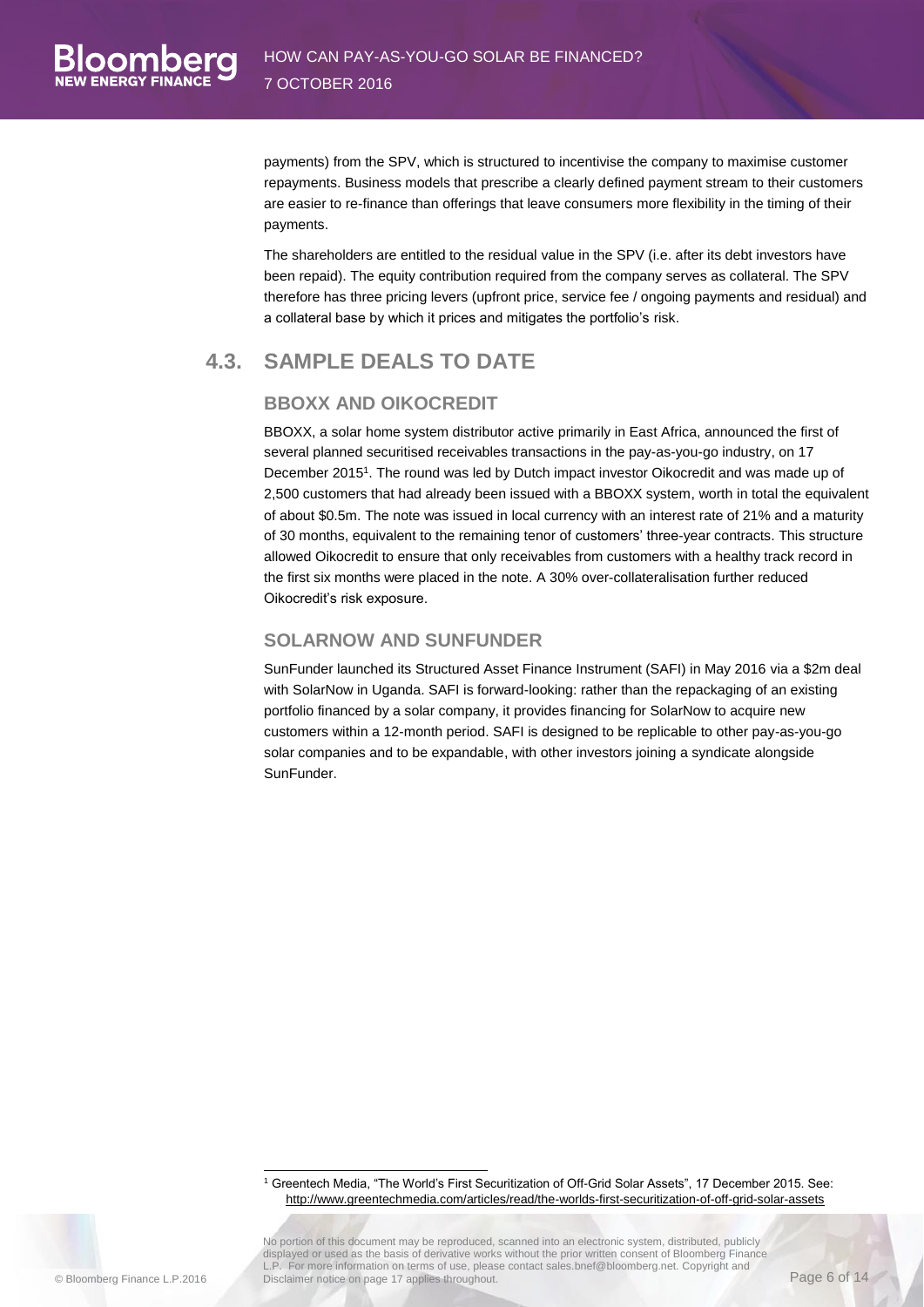# **SECTION 5. MEASURING AND MITIGATING RISKS IN PAY-AS-YOU-GO SOLAR REFINANCING**

<span id="page-9-0"></span>The discount to the face value at which the rights to the cash flows of an SPV tranche sold reflects the cost of capital. To compensate for the various risks and uncertainties, the SPV can offer a higher return to the investor and / or build in higher collateral, which ultimately leads to a higher cost of debt for the pay-as-you-go consumer. Beyond these two primary levers (price and collateralisation), the cost of debt can also be lowered in a more efficient way through mitigation measures addressing specific risks. In the following, we identify several risk components and some potential measures to mitigate that risk.

#### **5.1. MEASURING PORTFOLIO QUALITY**

<span id="page-9-1"></span>Established credit providers usually offer and price products on the basis of a potential customer's credit history. For instance, in the US, solar leasing companies will only finance and deploy a system if the homeowner meets a certain FICO score. However, pay-as-you-go solar customers in Africa typically have no formal credit history.

To address this, pay-as-you-go companies have adopted a range of strategies. Some have built their own bespoke credit assessment methodologies (e.g. extensive questionnaires) of potential new customers, while others do not undertake any. They also develop their own approaches for dealing with non-performing customers, for example repossessing systems and redeploying them, or exerting legal pressure to restore repayments. Such approaches rely on detailed observations of customer behaviour through the company's payments and, in some cases, performance monitoring platform.

Off-grid solar companies have a growing pool of data on the performance of their pay-as-you-go portfolios. However, the industry lacks a common language for, and definition of, key metrics. For instance, after what period of late payment are customers considered to have defaulted? Are early repayments possible? Finding common terms to refer to payment metrics is further complicated by the range of different business models in the sector; some companies may build in more flexibility for customer repayments than others.

|                                      | <b>Measures to manage portfolio quality risk</b>                                                                                                                                                                                                                                                                                                                                                                        |
|--------------------------------------|-------------------------------------------------------------------------------------------------------------------------------------------------------------------------------------------------------------------------------------------------------------------------------------------------------------------------------------------------------------------------------------------------------------------------|
| Standardised<br>metrics              | A World Bank-led initiative is focusing on developing a set of<br>standardised industry KPIs. See Section 5 for further information.                                                                                                                                                                                                                                                                                    |
| Industry<br>benchmarks               | A World Bank-led initiative aims to present these KPIs for key<br>companies in the sector, allowing them to be compared. See Section 5<br>for further information.                                                                                                                                                                                                                                                      |
| Track record of<br>credit assessment | Many companies that undertake bespoke credit assessment are<br>resistant to sharing full information about their methodologies. But the<br>full detail of the methodologies are less relevant than the consistency<br>and predictability of the results.                                                                                                                                                                |
| Portfolio quality<br>target          | Some pay-as-you-go companies structure their business models<br>around higher expected default rates than others do (through a<br>combination of reduced customer acquisition costs and enhanced<br>mitigation strategies such as repossession). Therefore, low default<br>rates are not necessarily a measure of the quality of the business<br>model. This should be recognised in any analysis of portfolio quality. |

No portion of this document may be reproduced, scanned into an electronic system, distributed, publicly displayed or used as the basis of derivative works without the prior written consent of Bloomberg Finance L.P. For more information on terms of use, please contact sales.bnef@bloomberg.net. Copyright and Disclaimer notice on page 17 applies throughout. Concentration of the concentration of the Page 7 of 14

loombei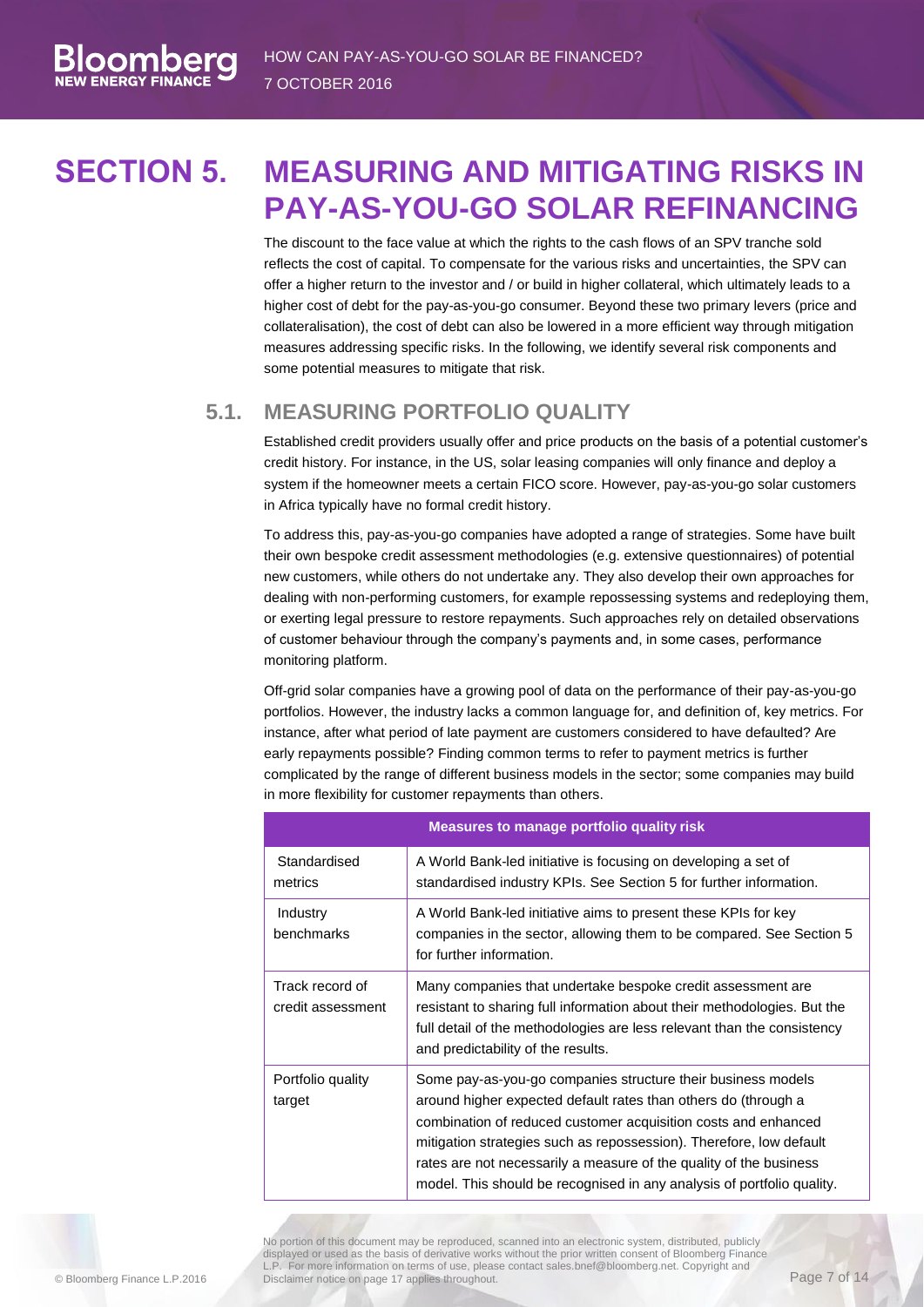### **5.2. MAINTAINING PORTFOLIO QUALITY**

<span id="page-10-0"></span>There is an innate tension in the pay-as-you-go business model between the growth of the portfolio (quantity) and maintaining its credit-worthiness (quality). A structured finance approach may introduce some moral hazard by limiting the company's downside exposure to a lower quality portfolio. For instance, it is in the company's interest to maximise the number of customers, but the SPV takes on the direct risk of non-performing customers.

For forward-looking SPVs, this may be more critical, because they are developing a new portfolio that may not resemble the company's existing track record. Such an SPV would rely on the continued performance of the company itself to originate and service the contracts and deliver the expected revenues.

The experience of the micro-finance sector could provide valuable lessons in terms of how to understand and assess payment patterns of the rural population in emerging economies.

|                                             | <b>Measures to maintain portfolio quality</b>                                                                                                                                                                                                                                                                                                                                                                                                                                                                                                                                                             |
|---------------------------------------------|-----------------------------------------------------------------------------------------------------------------------------------------------------------------------------------------------------------------------------------------------------------------------------------------------------------------------------------------------------------------------------------------------------------------------------------------------------------------------------------------------------------------------------------------------------------------------------------------------------------|
| Company track record                        | Investors will have full knowledge of the company's finances,<br>business model and track record, which they can use to form an<br>opinion on its wider performance risk.                                                                                                                                                                                                                                                                                                                                                                                                                                 |
| Codify sales process<br>and service quality | The SPV relies on the integrity of the company's sign-up and<br>servicing practices - particularly for forward-looking SPVs. These<br>can be explicitly written in an agreement between the SPV and the<br>operator, e.g. as part of the finance documents. It is crucial that<br>companies continue to consider customer service as a top priority.<br>Left without redress on problems, customers will quickly default.                                                                                                                                                                                 |
| Co-investment in the<br><b>SPV</b>          | The pay-as-you-go company can demonstrate its commitment to<br>maintaining quality by co-investing in the SPV, usually via an equity<br>contribution. This offers upside potential if portfolio performance is<br>better than forecast, and also acts as a first-loss layer to the<br>financiers in the event of higher than expected default or<br>devaluation. Additionally, the SPV fee paid to the originator (the<br>pay-as-you-go company) can be broken down between payments<br>upfront, over time and on conclusion – the latter two of which could<br>be made subject to portfolio performance. |
| Minimum portfolio<br>quality threshold      | SPV finance providers may require a certain portfolio quality<br>threshold, below which mitigation measures need to be adopted<br>(e.g. swapping a defaulting customer for a new active one, or<br>otherwise injecting cash or asset value into the SPV structure).                                                                                                                                                                                                                                                                                                                                       |

Note that the SPV itself can support the pay-as-you-go company's financial health: by financing the consumer loans off balance sheet, the company's stand-alone debt-to-equity ratio and cash flows are considerably improved. This simplification can also be helpful for other parties assessing the company.

### **5.3. CURRENCY RISK**

<span id="page-10-1"></span>In many developing countries, currency volatility, and devaluation in particular, is a significant factor. Separately, the cash available from lenders will be disproportionately denominated in USD. This mismatch leads to one of the single largest risks to the performance of the SPV. This is because if the SPV finances the portfolio in hard currency, but receives customer payments in

No portion of this document may be reproduced, scanned into an electronic system, distributed, publicly displayed or used as the basis of derivative works without the prior written consent of Bloomberg Finance L.P. For more information on terms of use, please contact sales.bnef@bloomberg.net. Copyright and Disclaimer notice on page 17 applies throughout. Concentration of the Disclaimer notice on page 17 applies throughout.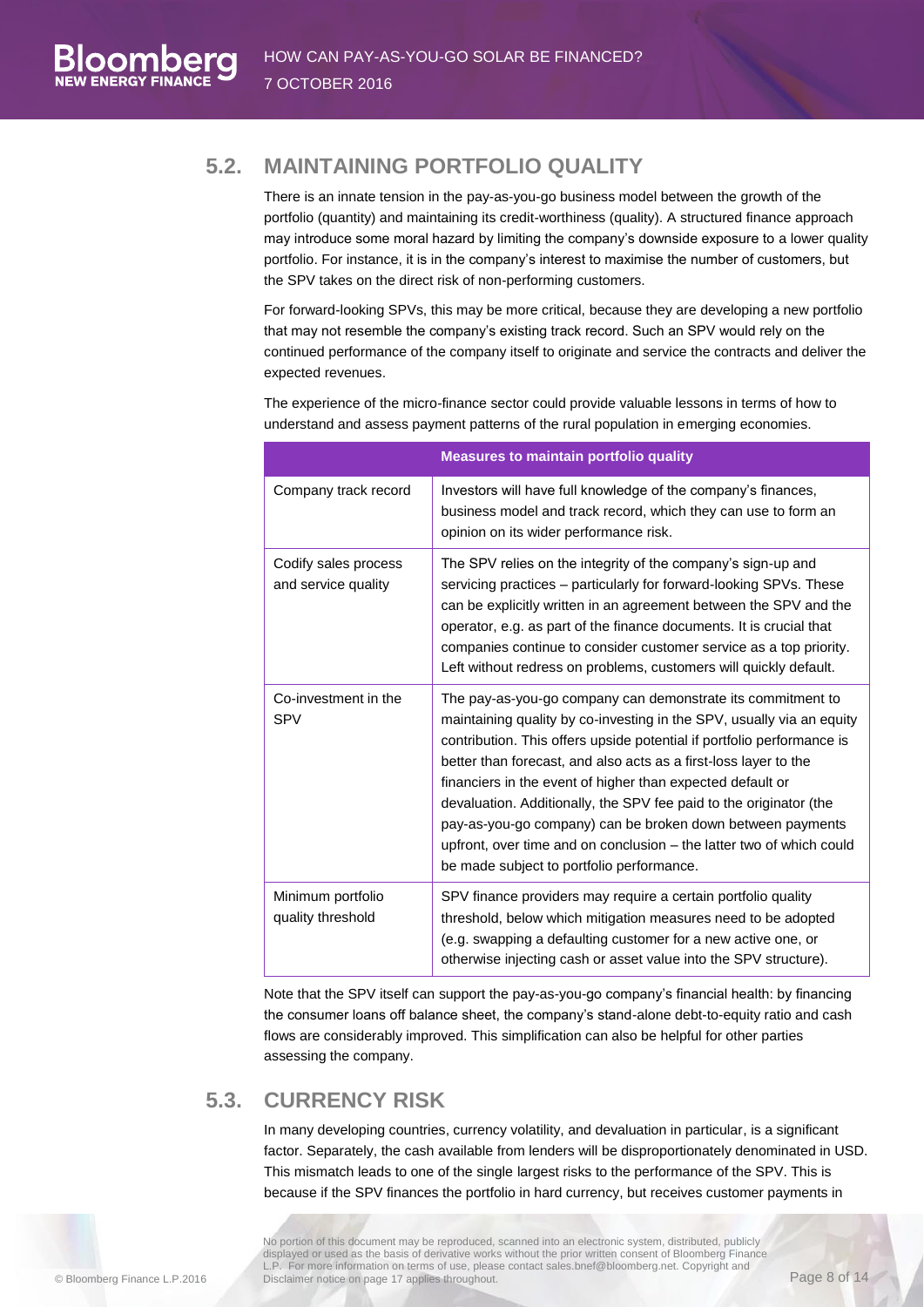local currency over time, it is directly exposed to local currency movements. This risk can be directly addressed in countries whose currency is pegged to a reference currency that can be hedged relatively cheaply.

| <b>Measures to manage currency risk</b> |                                                                                                                                                                                                                                                                                                                                                                                                                                                                                                                                                                                                                                                                                                                                                                                                                                                   |  |
|-----------------------------------------|---------------------------------------------------------------------------------------------------------------------------------------------------------------------------------------------------------------------------------------------------------------------------------------------------------------------------------------------------------------------------------------------------------------------------------------------------------------------------------------------------------------------------------------------------------------------------------------------------------------------------------------------------------------------------------------------------------------------------------------------------------------------------------------------------------------------------------------------------|--|
| Local currency loans                    | The long-term goal for the sector is to match local currency loans<br>with the repayments in local currency. This requires the participation<br>of local banks, which often have limited experience of, and interest<br>in, the sector or complex products. Local banks may be encouraged<br>to enter the sector through a combination of: beneficial capital<br>availability (such as a donor-funded credit line for on-lending), direct<br>risk mitigation (such as first-loss capital) and advisory services (such<br>as the provision of specialist market and company knowledge, deal<br>origination and syndication).                                                                                                                                                                                                                       |  |
| Currency hedging                        | Currency hedge products such as cross-currency swaps or FX<br>forwards, for instance from a specialist like MFX, allow the SPV to<br>lock in future exchange rates for repayments. However, they are<br>expensive, adding double-digit interest rates to the company's cost<br>of debt (while these may still be cost-effective, they tend to illicit a<br>negative emotional response) <sup>2</sup> and may not even be available for<br>some currencies.                                                                                                                                                                                                                                                                                                                                                                                        |  |
| FX reserve account                      | An immediate option for lowering the impact of currency risk would<br>be for a third party (e.g. foundation or donor) to partially absorb<br>currency depreciation losses under certain circumstances, such as<br>an extreme devaluation greater than a defined threshold. This would<br>lower the cost for the end-consumer by limiting the extent of the<br>downside risk required to be priced in by the company and/or<br>financier (assuming these cost savings are passed through). A<br>potential incentive to such a third-party funder could be the provision<br>of upside if depreciation is lower than forecast, e.g. through an equity<br>stake in the SPV. This measure can either be structured as an<br>emergency fund or a free option. Relying on donors to de-risk an<br>SPV will, however, limit the scalability of the model. |  |
| Over-collaterisation                    | SPVs can mitigate the impact of depreciation by building in over-<br>collaterisation (e.g. through equity requirements and a discount on<br>the advance rate). This makes the SPV less efficient and more<br>expensive for the company, resulting in a more expensive product<br>for the consumer.                                                                                                                                                                                                                                                                                                                                                                                                                                                                                                                                                |  |

### **5.4. OPERATOR AND TECHNOLOGY DISRUPTION RISK**

<span id="page-11-0"></span>The SPV owns the customer contract and payments, but by design relies on an operating company to service them and collect payments over time. In the event of any disruption to the operating company, it will be of critical importance to any financiers of an SPV that the contracts continue to be serviced as seamlessly as possible. The most likely response to a disruption event would be for a third-party operator (or the financiers themselves) to take direct control of the

<sup>-</sup> $2$  See Dirk Muench, "Currency risk and mitigation strategies for the off-grid energy sector", November 2015. responsAbility, Persistent Energy Capital,

No portion of this document may be reproduced, scanned into an electronic system, distributed, publicly displayed or used as the basis of derivative works without the prior written consent of Bloomberg Finance L.P. For more information on terms of use, please contact sales.bnef@bloomberg.net. Copyright and Disclaimer notice on page 17 applies throughout.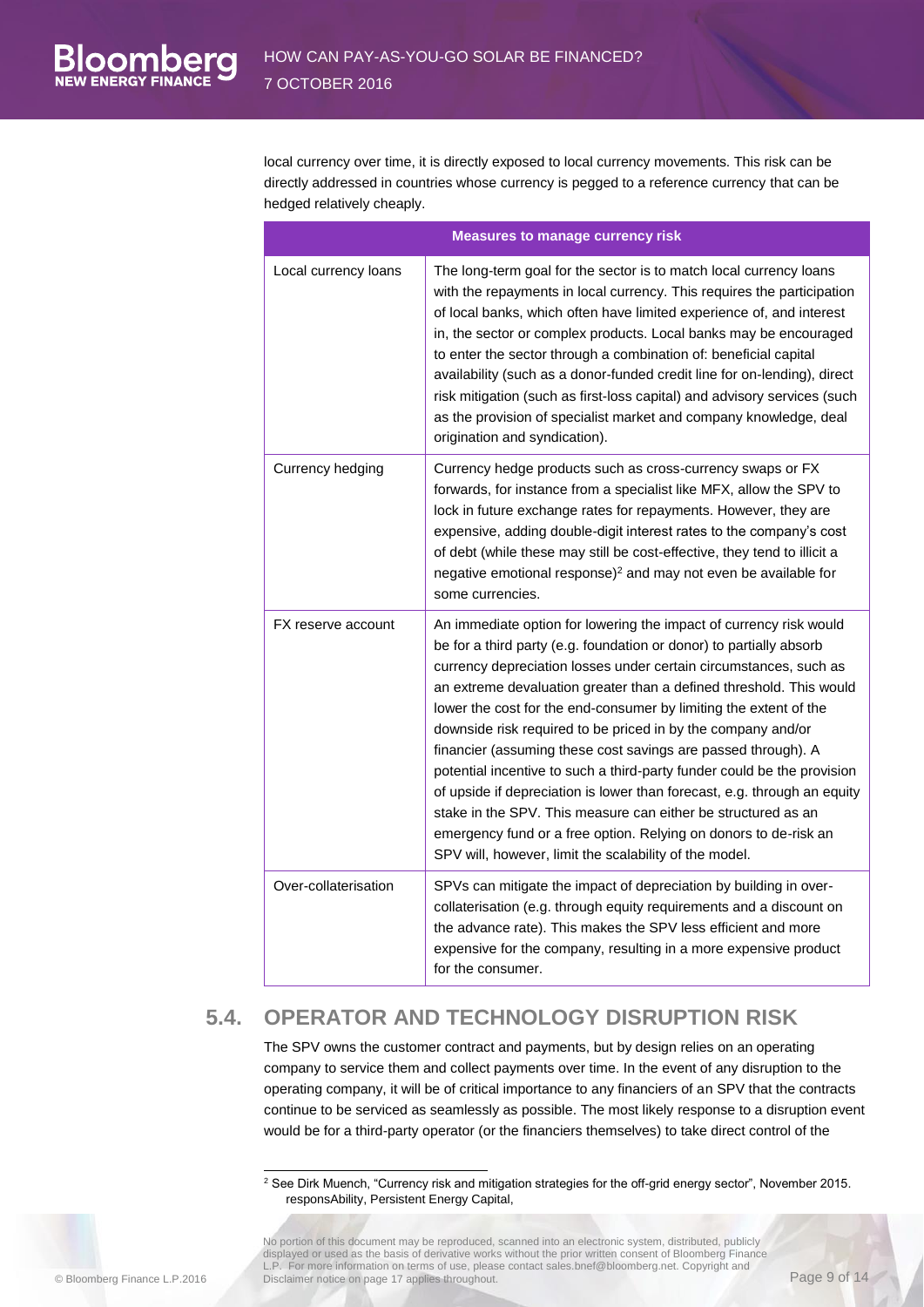service provision for this "orphaned" portfolio. Existing pay-as-you-go providers are likely to be best suited for such a role, offering them a route to business growth and income potential.

However, there are currently a limited number of pay-as-you-go companies operating at scale, and each have tended to develop bespoke products and systems, with varying levels of geographic overlap. In the event that any one servicing company ceases operating, there may not be an obvious suitor who would be willing or able to ensure the servicing of outstanding contracts on behalf of the SPV.

As the market develops, there may be more pay-as-you-go companies able to do this, thereby lowering the risk associated with operator default over time.

| <b>Measures to manage operator risk</b>    |                                                                                                                                                                                                                                                                                                                           |  |
|--------------------------------------------|---------------------------------------------------------------------------------------------------------------------------------------------------------------------------------------------------------------------------------------------------------------------------------------------------------------------------|--|
| SPV share transfer                         | A typical security package of an SPV might specify that in the event<br>of the pay-as-you-go company ceasing operations, the ownership of<br>the SPV will transfer to its finance providers.                                                                                                                              |  |
| Software / intellectual<br>property rights | In the event of transfer to a third party, the SPV arrangers should<br>ensure that rights to any proprietary software and payment platforms<br>are included.                                                                                                                                                              |  |
| Fair value guarantee<br>fund               | There may be certain measures that external actors can take to<br>enhance the attractiveness of an orphaned portfolio to a potential<br>buyer, while limiting the downside potential for financiers when<br>considering the initial SPV investment. A fair-value guarantee fund or<br>similar options could achieve this. |  |
| Fund of SPVs                               | Investors can reduce operator risk by gaining exposure to a portfolio<br>of SPVs from different operators, which could be managed by an<br>investment fund.                                                                                                                                                               |  |

For many pay-as-you-go companies, the smooth flow of repayments also relies on the integrity of the technology applied, particularly mobile money, and to a lesser extent remote shut-off and monitoring. It is unlikely that external interventions such as quality ratings for mobile money providers offer any significant benefit for improving SPV capitalisation terms.

#### **5.5. CORRELATION RISK**

<span id="page-12-0"></span>The off-grid solar market is still young, meaning that pay-as-you-go companies have generally built their customer base in specific locations. The correlation risk arising from this clustering, for instance if a competitor enters or the grid is extended there, increases the risk of widespread default and offsets any portfolio effect.

| Measures to diversify the receivables pool |                                                                                                                                                                                                                                                           |
|--------------------------------------------|-----------------------------------------------------------------------------------------------------------------------------------------------------------------------------------------------------------------------------------------------------------|
| Increasing portfolio<br>diversity          | As pay-as-you-go companies grow, they may diversify their portfolios<br>beyond specific countries and areas.                                                                                                                                              |
| Syndication                                | Investors should consider diversifying their risk through risk-sharing<br>on individual deals (e.g. syndication) and investing in a range of<br>companies or SPVs. This could also be achieved by investing in a<br>portfolio fund with sector expertise. |

No portion of this document may be reproduced, scanned into an electronic system, distributed, publicly displayed or used as the basis of derivative works without the prior written consent of Bloomberg Finance L.P. For more information on terms of use, please contact sales.bnef@bloomberg.net. Copyright and Disclaimer notice on page 17 applies throughout.<br>Disclaimer notice on page 17 applies throughout.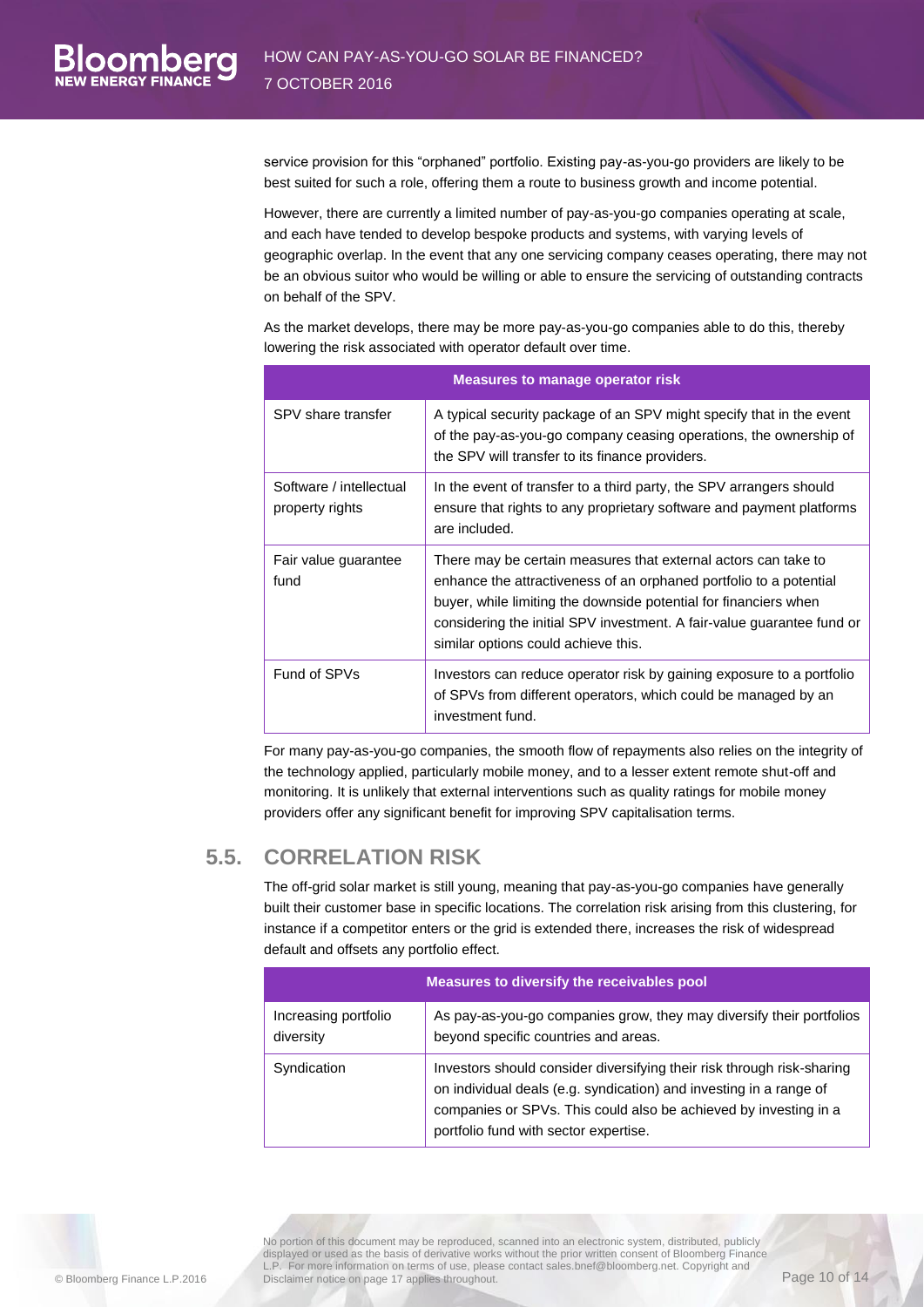### **5.6. DEBT TENOR**

<span id="page-13-0"></span>Pay-as-you-go contracts tend to last 1-3 years in the rent-to-own business models that are gaining popularity. As companies or arrangers look to attract greater levels of institutional capital, there is a risk that there will be a mismatch between these short tenors and the longer tenors sought by institutional investors.

| <b>Measures to manage debt tenor differences</b> |                                                                                                                                                                                                                                                                                                        |
|--------------------------------------------------|--------------------------------------------------------------------------------------------------------------------------------------------------------------------------------------------------------------------------------------------------------------------------------------------------------|
| Revolving capital<br>structure                   | SPVs could be designed to recycle capital into new portfolio<br>customers prior to repayment, thus extending the tenor of the loan<br>beyond an individual repayment timeframe. However, this may<br>introduce additional transaction risk, and increases the SPV's<br>exposure to currency movements. |
| SPV portfolios                                   | Specialist portfolio companies or funds could offer longer-term<br>products by aggregating multiple SPVs. Investors with appetite for<br>longer tenors could consider investing in these.                                                                                                              |

# **5.7. REGULATORY RISK**

<span id="page-13-1"></span>The pay-as-you-go solar market has grown in the absence of specific regulatory regimes. It is likely that governments will introduce regulations that could directly impact the market, such as operators offering consumer credit becoming subject to microfinance-like regulations.

| Measures to address regulatory risk |                                                                                                                                                                                                                    |  |
|-------------------------------------|--------------------------------------------------------------------------------------------------------------------------------------------------------------------------------------------------------------------|--|
| Political leadership                | Industry bodies and third parties could work together to ensure their<br>inputs can be heard by governments looking to introduce regulatory<br>changes, including highlighting best practice from leading markets. |  |

## **5.8. OTHER CONSIDERATIONS**

- <span id="page-13-2"></span>• Some pay-as-you-go operators have started extending consumer financing for non-solar products such as TVs, cookstoves and even school fees. A customer-owned solar system may serve as collateral. Some operators may eventually depend on such non-solar loans to grow their businesses, and the extent to which such a dependency changes the risk and cash flow profile may create a more complex financial structure for the operators. Eventually, growth in such non-solar loans may require a new set of metrics.
- Pay-as-you-go companies currently see investor interest from both donor and commercially oriented capital. If this overlap is not managed well, donors may end up crowding out forprofit money through cheaper and softer terms. Focusing interventions on first-loss or subordinated positions is likely to be more effective and enable the sector to scale more quickly.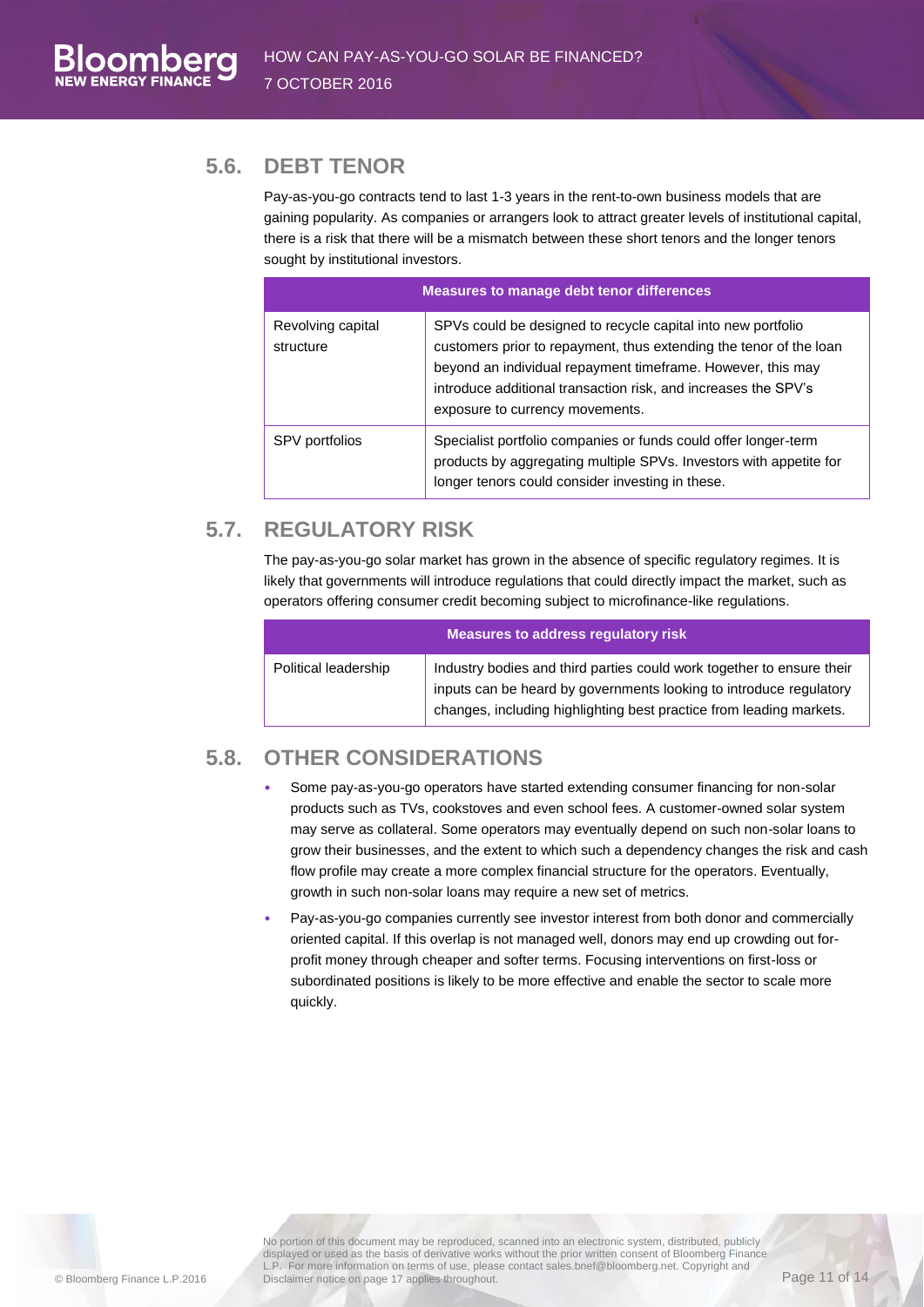# **SECTION 6. HARMONISED PERFORMANCE METRICS FOR THE DISTRIBUTED SOLAR INDUSTRY**

<span id="page-14-0"></span>Among the many options outlined to manage and mitigate the risks of creating pay-as-you-go SPVs, the development of industry-standard metrics to assess portfolio performance stands out.

Recognising the cross-cutting nature of such metrics, an initiative led by the World Bank Group (WBG) in partnership with the Global Off-Grid Lighting Association (GOGLA) has over the last year worked to establish and share industry-wide key performance indicators, based on company and industry performance data and advanced analytics. The initiative was voted a 2016 [Fire](http://www.financeforresilience.com/)  [Awards](http://www.financeforresilience.com/) Winner<sup>3</sup> for its potential to transform the sector and unlock new forms of investment.

To date, the WBG and GOGLA have drawn up a long list of KPIs from early investors, and pencilled a preliminary short list that is currently undergoing testing. The KPIs will facilitate characterisation of the different risks identified in the previous section in a consistent manner across the industry. For example, the *Number of Delinquent Payments*, *Portfolio at Risk (PAR)*, and *Percent Write-Off* are likely to be key indicators for the measurement of the overall portfolio quality. Likewise, the *Average Credit Period* will inform assessments of debt tenors, and the *Forex Exposure* indicator will provide quantifiable insight on the level of currency risk.

| Customer-level: calculated separately for                                                                                                                                                                                                                                                                                                                                  | Company-level: calculated across a company's                                                                                                                                                                                                                                                                                                                                                                                                                                                                                                                                                                                                                                                                                                                                                                                                                                                                                                                        |
|----------------------------------------------------------------------------------------------------------------------------------------------------------------------------------------------------------------------------------------------------------------------------------------------------------------------------------------------------------------------------|---------------------------------------------------------------------------------------------------------------------------------------------------------------------------------------------------------------------------------------------------------------------------------------------------------------------------------------------------------------------------------------------------------------------------------------------------------------------------------------------------------------------------------------------------------------------------------------------------------------------------------------------------------------------------------------------------------------------------------------------------------------------------------------------------------------------------------------------------------------------------------------------------------------------------------------------------------------------|
| each deployed asset                                                                                                                                                                                                                                                                                                                                                        | entire portfolio <sup>4</sup>                                                                                                                                                                                                                                                                                                                                                                                                                                                                                                                                                                                                                                                                                                                                                                                                                                                                                                                                       |
| • System size (W)<br>• Date of System Acquisition<br>• Credit Period (nominal)<br>• System Landed Cost<br><b>Initial Deposit</b><br>• Current Days Ahead/Behind in Payment<br>• Total Paid to Date<br>• Total Maintenance Cost to Date<br>Total Number of Connectivity Failures to<br>Date<br>• Expected Total Payments Upon Completion<br>• Number of Delinguent Payments | • Business Model (Rent-to-own, Pay-per-use, Lease)<br>• Average System Size<br>• Average Credit Period<br>• Average Customer Deposit as a Percentage of<br><b>System Landed Cost</b><br>• Monthly ARPU (average of (total paid to date/months<br>since system acquisition))<br>• Installed Cost Base (sum over all system landed cost)<br>• Average Expected Total Payments Upon Completion<br>• Portfolio at Risk (PAR) for business model-dependent<br>time periods such as 7, 30 and 90 days<br>• Distribution of Days Ahead/Behind<br>• Percent Write-Off<br>• Lifetime Revenue Ration and/or Utilization Rate<br>(dependent upon business model)<br>$\bullet$ Churn<br>• EBITA Breakeven (true company-level, not computed<br>over cohort)<br>• Average Maintenance Cost per Month<br>• Average Connectivity Failures per Month<br>• Compliance with Lighting Global Technical Standards<br>• Forex Exposure (true company-level, not computed<br>over cohort) |

#### **Table 1: List of preliminary key performance indicators currently undergoing testing**

The KPI short list was refined through a series of industry consultations, including a roundtable with pay-as-you-go operators, pilot data analysis, and targeted investor meetings. In total, more than 40 stakeholders from off-grid solar firms and investors were consulted by the WBG. Several

-

loombei

<sup>3</sup> http://www.financeforresilience.com/

<sup>4</sup> Primarily, but not entirely, aggregations of customer-level KPIs

No portion of this document may be reproduced, scanned into an electronic system, distributed, publicly displayed or used as the basis of derivative works without the prior written consent of Bloomberg Finance L.P. For more information on terms of use, please contact sales.bnef@bloomberg.net. Copyright and Disclaimer notice on page 17 applies throughout. Page 12 of 14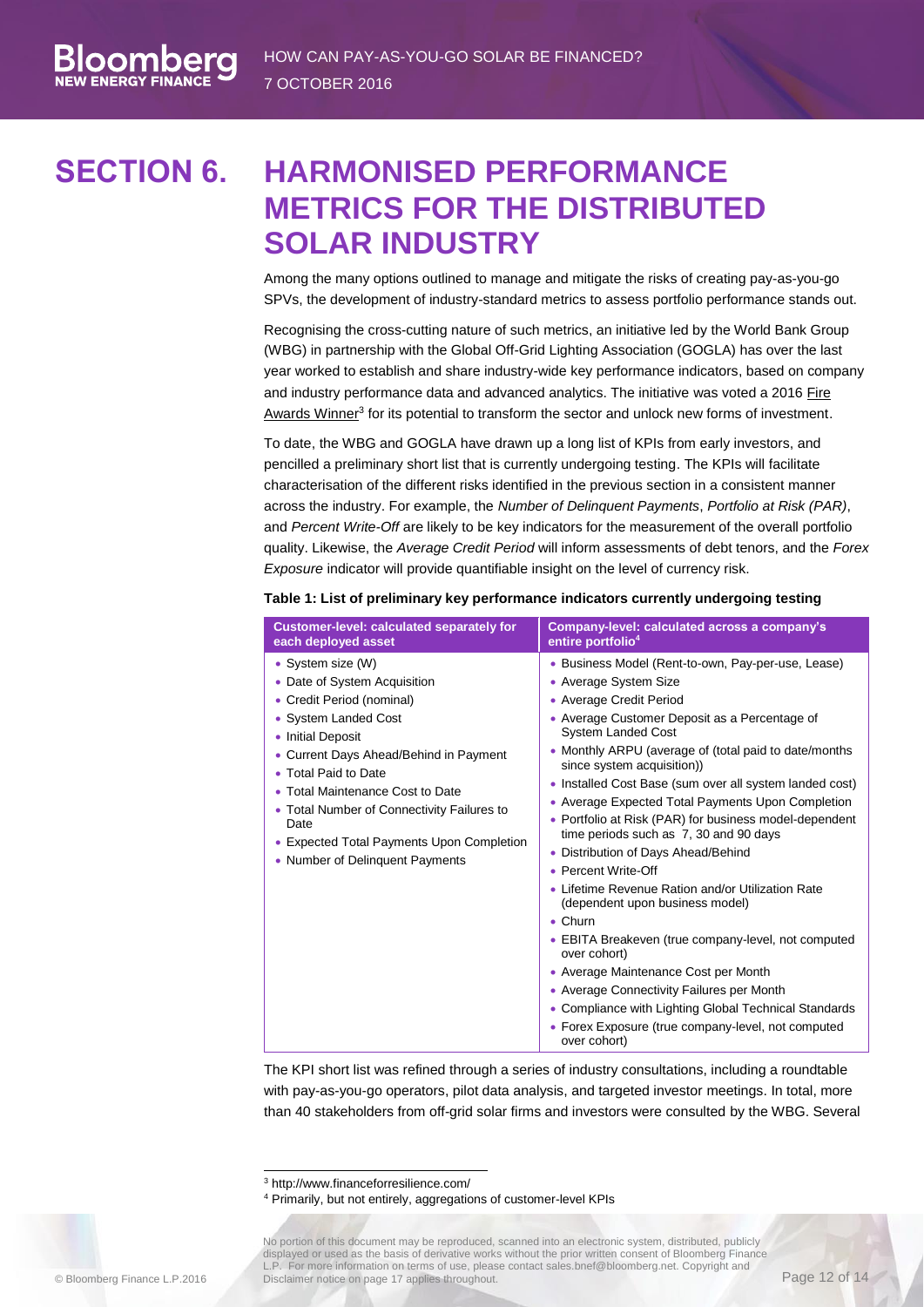partners have agreed to use the framework to assess their upcoming investments and apply more systematic performance tracking of their portfolios, according to the World Bank.

During the World Bank-led consultations, operators emphasised the importance of investorfriendly, simple and precisely defined metrics that provide enough flexibility to account for the diversity and potential evolution of different business models. Pay-as-you-go companies also highlighted the need for information aggregators to provide guidance on how to correctly interpret the KPIs within the context of different business models and diverse customer pools.

Financiers will need to apply the metrics within the context of varied business models and strategies. For example, a rent-to-own model will likely focus on different metrics than a perpetual lease business model. As such, the KPIs will not be suitable for universal scoring but rather as a tool to make the financial and operational performance of the sector more transparent.

It is important to emphasise that the KPIs are not meant to replace the role of investment officers, nor will they replace more detailed data collected directly from the operators. The KPIs are meant to support a first assessment, and empower officers to benchmark and make faster investment decisions. As such, KPIs are expected to improve communication within the sector and with new entrants, as much as they will support investment decisions.

At present, the World Bank-led initiative is in the process of performing data testing of the KPIs in real company environments in order to determine which of these KPIs will be most effective for quantifying and predicting risk. In parallel, partnerships with financial institutions in Kenya, Tanzania and Nigeria have been set up to do in-country testing, explore what tools and structures will be most useful for local financial institutions, as well as develop training modules for local actors.

oombe